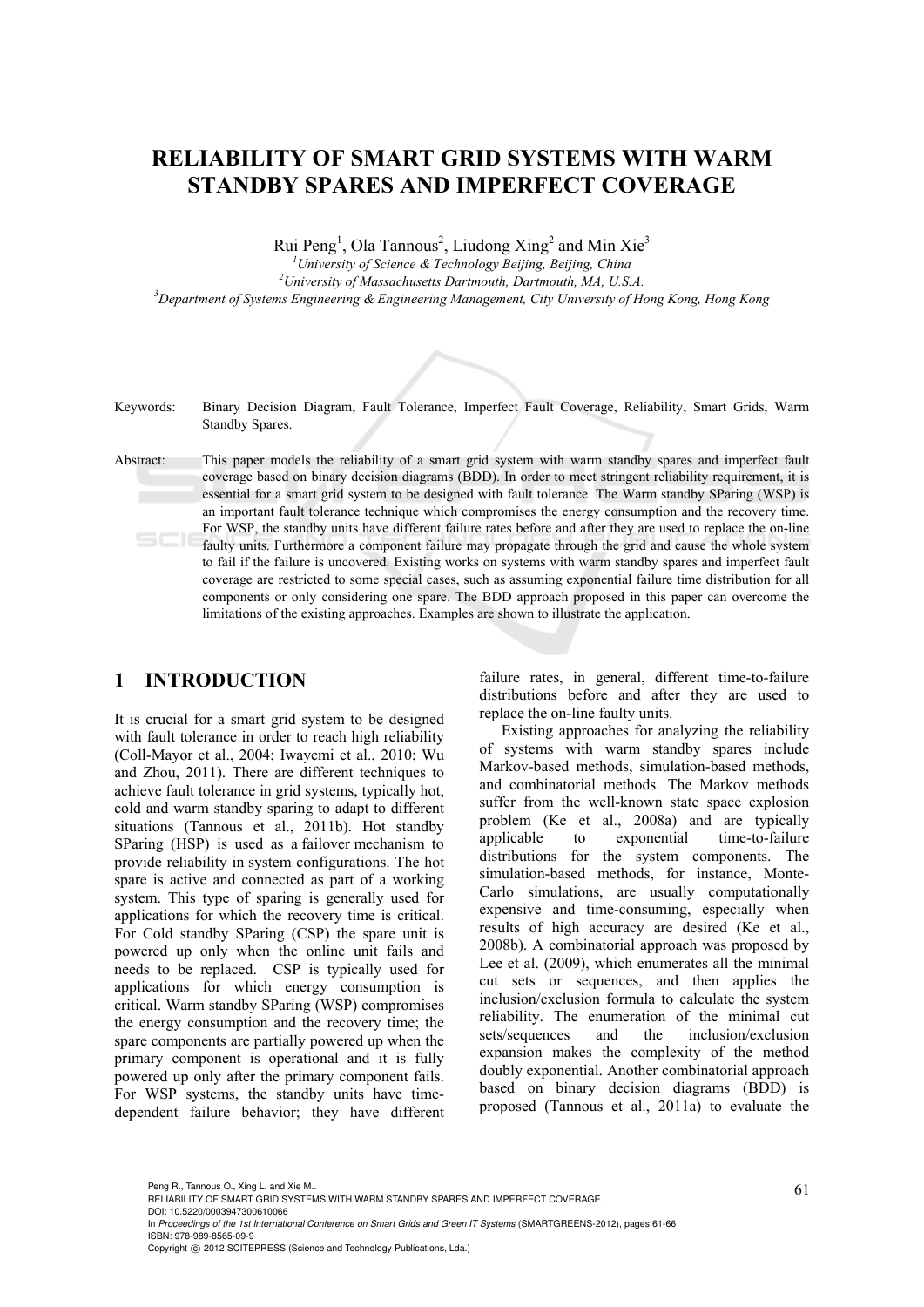reliability of WSP systems without consideration of imperfect fault coverage.

Even in case where a smart grid is designed with adequate redundancy, a single uncovered failure may propagate through the system and lead to the overall system failure (Pepyne, 2007; Dobson et al., 2007; Aranya and Marija, 2011). This occurrence is known as imperfect fault coverage (IFC), see Bouricius et al. (1969), Arnold (1973) and Xing (2007). Due to the imperfect fault coverage, the system reliability cannot increase unlimitedly with the increase of the system redundancy (Amari et al., 2004; Myers, 2008; Levitin, 2008; Peng et al., 2011). The simple and efficient algorithm (SEA) is a well-known approach used to incorporate imperfect coverage into combinatorial methods (Amari et al., 1999; Levitin et al., 2012). The SEA approach works well only for systems with static redundancy but doesn't work for systems with time or sequential dependency. Some researchers have studied the availability of a WSP system with repair distribution and imperfect coverage (Ke et al., 2008a; Ke et al., 2008b; Ke et al., 2010). But those works are limited to systems with only one spare. Some other studies of WSP with imperfect coverage are restricted to the case where the failure time of each component follows an exponential distribution (Lee et al., 2009; Hsu et al., 2009; Ke et al., 2008c).

Incorporating the imperfect fault coverage is a challenging task, especially, for the reliability analysis of a smart grid system with warm standby spares which is complex to start with. In this work, the BDD method (Tannous et al., 2011a) is extended to study the reliability of a smart grid system with WSP when imperfect fault coverage exists. Some new rules are introduced for the BDD construction and the system unreliability evaluation in order to capture the effect of imperfect coverage and the time-dependency of failures. The proposed approach is general and can be applied to any dynamic system, in particular the WSP, with components subject to imperfect coverage. It is not limited to WSP with only one spare but works as well for WSP with *n*-spares having any time-to-failure distribution.

Section 2 introduces the background of BDD. Section 3 presents the procedures of the BDD-based approach. A grid system with one warm standby spare and a grid system with two warm standby spares are presented in Section 4 to illustrate the proposed method. Section 5 summarizes the paper and points out some future directions.

#### **2 BINARY DECISION DIAGRAM**

The binary decision diagram (BDD) was initially developed as a tool for validating VLSI circuitry design by Bryant (Bryant, 1986). The BDD method provides an efficient and exact way to analyze static fault trees. In general, BDD requires less computational time than other existing fault tree reliability analysis methods as shown by many studies (Chang et al., 2005; Xing and Dugan, 2002; Yeh et al., 2002). BDD uses Shannon decomposition for its direct acyclic graph as:

$$
f = x f_{x=1} + x f_{x=0} = ite(x, f_{x=1}, f_{x=0})
$$
 (1)

where *f* represents a Boolean expression for a set of Boolean random variables *X* and *x* being a member of *X*. The two terminal nodes labelled "1" and "0" in the BDD represent the system being in the failure and operational states respectively. The advantage of this method is that the two sub expressions are disjoint. Therefore, the total failure probability of the system can be calculated as the sum of all the disjoint paths that lead to the sink node "1". These paths represent all combinations of the failure and non-failure of components that lead to the entire system failure.

 The BDD is generated via a bottom-up traversal of the fault tree, applying the following manipulation rules (Bryant, 1986):

$$
G \circ H = ite(x, G_1, G_2) \circ ite(y, H_1, H_2)
$$
  
= 
$$
\begin{cases} ite(x, G_1 \circ H_1, G_2 \circ H_2) & index(x) = index(y) \\ ite(x, G_1 \circ H, G_2 \circ H) & index(x) < index(y) \\ ite(y, G \circ H_1, G \circ H_2) & index(x) > index(y) \end{cases}
$$
 (2)

where *G* and *H* represent two Boolean expressions corresponding to the traversed sub-fault trees. The logical operation (AND, OR) is represented by *◊*.

#### **3 THE BDD-BASED APPROACH**

The BDD method is usually used for static systems and some additional rules need to be applied to encompass the time dependency of warm spare failures and the effect of imperfect fault coverage in the smart grid system.

#### **3.1 BDD Construction**

An individual component is represented by BDD as shown in Figure 1. The BDD is constructed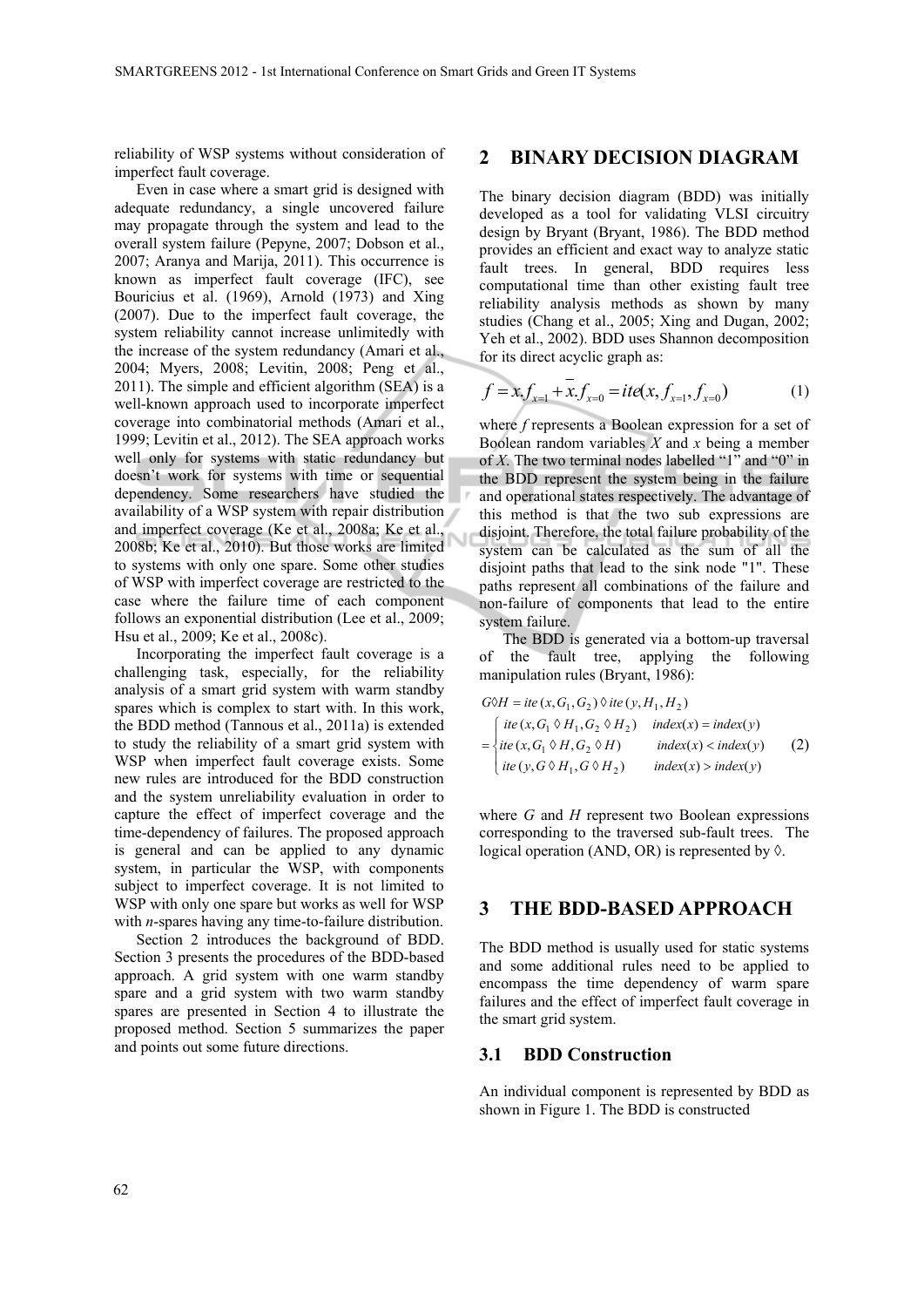

iteratively by combining the BDD representing *A*,  $S_1$ , ...,  $S_n$  in sequence. Besides the basic Shannon

decomposition rules represented by (2), the following additional rules need to be applied:

- 1. Since the system fails in case of any global failure regardless the status of any other component, the right child of  $X_G$  (which can be either  $A_G$ ,  $S_{iG}(\alpha)$ , or  $S_{iG}(\lambda)$ ) is always 1.
- 2. If the primary doesn't fail, only global failure of subsequent spares can cause the system to fail. Thus, following the left branch of  $S_{iL}(\lambda)$  or  $A_L$ , there will only be  $S_{iG}(\alpha)$ , where *j*>*i*.
- 3.  $S_{iG}(\alpha)$  cannot exist if all the components before it  $(A, S_1, \ldots, A_n)$  have failed locally. Actually when  $\overrightarrow{A}$ ,  $S_1$ ,..., and  $S_{i-1}$ have all failed locally,  $S_i$  either has already failed locally or is powered up. In either case,  $S_{iG}(\alpha)$  will not happen.

#### **3.2 System Unreliability Evaluation**

The unreliability of the smart grid system with warm standby spares can be evaluated as the sum of probabilities of all the disjoint paths from the root node to sink node "1" in the BDD model. Specifically we have to distinguish the three kinds of sequence  $(S_L \to P_L)$ ,  $(P_L \to S_G)$ , and  $(P_L \to S_L)$ .

$$
\Pr\{S_L \to P_L\} = \Pr\{-P_G \cdot P_L \cdot S_L(\alpha)\}
$$
  
= 
$$
\int_0^{t \tau_1} f_{P_L \lambda}(\tau_1) f_{S_L \alpha}(\tau_2) d\tau_2 d\tau_1
$$
 (3)

$$
Pr{P_L \rightarrow S_G} = Pr{\neg P_G \cdot P_L \cdot \neg S_L(\alpha) \cdot S_G(\lambda)}
$$
  
= 
$$
\int_{0 \tau_1}^{t} f_{P_L\lambda}(\tau_1) f_{S_G\lambda}(\tau_2 - \tau_1) \left(1 - \int_{0}^{\tau_1} f_{S_G}(\tau) d\tau\right) d\tau_2 d\tau_1
$$
 (4)  

$$
Pr{P_L \rightarrow S_L} = Pr{\neg P_G \cdot P_L \cdot \neg S_L(\alpha) \cdot \neg S_G(\lambda) \cdot S_L(\lambda)}
$$
  
= 
$$
\int_{0 \tau_1}^{t} f_{P_L\lambda}(\tau_1) f_{S_L\lambda}(\tau_2 - \tau_1) \left(1 - \int_{0}^{\tau_1} f_{S_G}(\tau) d\tau\right) d\tau_2 d\tau_1
$$
 (5)

where " $\neg$ " denotes logical relationship "negation". The probability density function *f* can be in any distribution.

### **4 ILUSTRATIVE EXAMPLES**

This section considers a smart grid system with one warm standby spare and a smart grid system with two warm standby spares for illustration.

#### **4.1 Warm Standby with One Spare**

The BDD for a WSP with one spare can be constructed by combining the BDD of the primary and the BDD of the spare, as shown in Figure 2.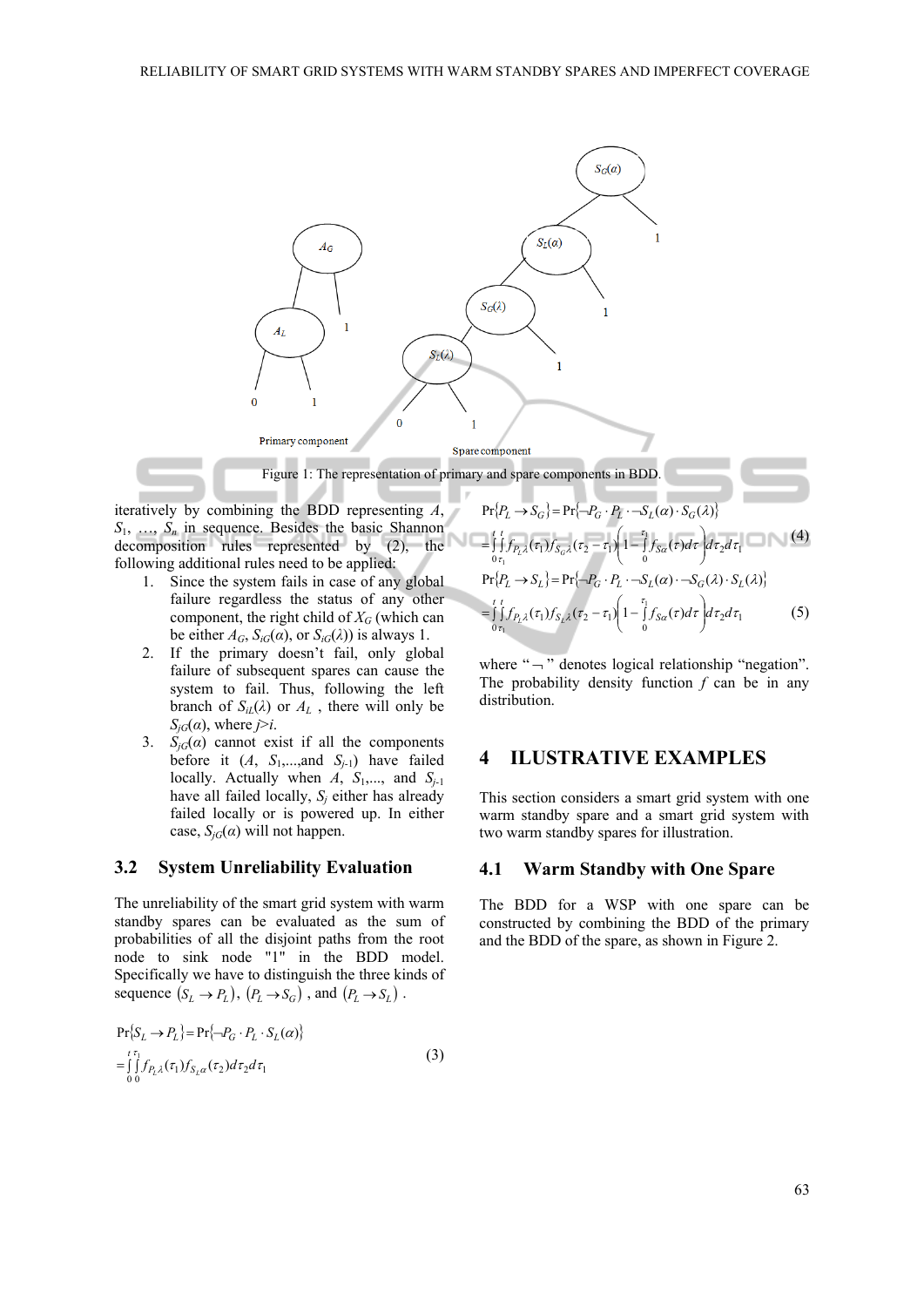

The system unreliability can be obtained by adding up the probabilities of all the paths leading to 1-terminal as

1 0 0 1 2 2 2 1 2 1 0 2 2 0 0 <sup>1</sup> <sup>1</sup> <sup>2</sup> <sup>2</sup> <sup>0</sup> <sup>1</sup> ( )[1 ( ) ] (1 ( ) ). ( ) ] ( ) ( )[ ( ) Pr[ ( )] ( ) ( ( ) ( ) ( ))]} Pr( ) Pr{ [ ( ) 1 1 1 1 τ τ τ τ τ τ τ τ τ τ τ τ τ τ τ α <sup>α</sup> λ λ λ α τ <sup>α</sup> λ τ λ τ α τ λ λ <sup>α</sup> *f f d d f d f d d f d f f d A A S S S S S UR A A A S t S A t S S t A S t A G L G L G G L G G L L G G L L* + ∫ ∫ − − ∫ ∫ − = ∫ + ∫ ∫ + + ¬ ⋅¬ ⋅ + ¬ ⋅ + ¬ = + ¬ ⋅ ⋅ (6)

where *UR* denotes the system unreliability.

Due to imperfect fault coverage, the unreliability of a WSP with one spare may be even higher than the unreliability of the system with only the primary component, if the global failure rate of the spare is high. In real applications, it is advisable to take the cost and the uncertainty of the global failure rate and other parameters into consideration.

# **4.2 Warm Standby with Two Spares**

The BDD for a WSP with two spares can be obtained by combining the BDD in Figure 2 with one warm standby spare as in Figure 3.

Figure 3: The BDD of a WSP with two spares.

According to the BDD, the system unreliability can be evaluated as  $\left[1-\int\limits_{0}^{t_3} f_{\alpha_{s1_G}}(\tau_2) d\tau_2\right] d\tau_3$  $\int_{0}^{t} f_{\alpha_{s_{2}}}( \tau_{3}) [1-\int_{0}^{t_{3}} f_{\lambda_{4}}( \tau_{1}) d\tau_{1}]$  $\int_{0}^{t} f_{\alpha_{S1_G}}(\tau_2) [1-\int_{0}^{i_2} f_{\lambda_A}(\tau_1) d\tau_1] d\tau_2$  $[1-\int_{\tau_1}^{\tau_3} f_{S1\lambda}(\tau_2) d\tau_2] d\tau_1 d\tau_3$  $\int_{0}^{t} f_{S2_G\alpha}(\tau_3) \int_{0}^{\tau_3} f_{A_L\lambda}(\tau_1) \left[1 - \int_{0}^{\tau_3} f_{S1\alpha}(\tau_2) d\tau_2\right]$  $(1-\int_{0}^{1}f_{S2\alpha}(\tau_{3})d\tau_{3})\int_{\tau_{2}}^{1}f_{\lambda_{S2}}(\tau_{3}-\tau_{2})d\tau_{3}]$ } $d\tau_{2}d\tau_{1}$  $f_{S1_L\lambda}(\tau_2-\tau_1)[\int_0^{\tau_2} f_{S2_L\alpha}(\tau_3)d\tau_3 +$  $\int_{0}^{t} f_{A_{L}\lambda}(\tau_{1})(1-\int_{0}^{t} f_{S1\alpha}(\tau_{2})d\tau_{2})\int_{\tau_{1}}^{t} \{f_{S1_{G}\lambda}(\tau_{2}-\tau_{1})\}$  $(1-\int_{0}^{1}f_{S2\alpha}(\tau_{3})d\tau_{3})\int_{\tau_{1}}^{1}f_{S2\lambda}(\tau_{3}-\tau_{2})d\tau_{3}]d\tau_{2}d\tau_{1}$  $\int_{0}^{t} f_{A_{L} \lambda}(\tau_{1}) \int_{0}^{\tau_{1}} f_{S1_{L} \alpha}(\tau_{2}) \int_{0}^{\tau_{1}} f_{S2_{L} \alpha}(\tau_{3}) d\tau_{3}$  $f_{A_G\lambda}(\tau_1) d\tau_1$ 0  $+ \Pr(\neg A_G \cdot \neg A_L \cdot \neg S_{1G}(\alpha) \cdot \neg S_{2G}(\alpha))$  $+ \Pr(\neg A_G \cdot \neg A_L \cdot S_{1G}(\alpha))$  $+ \Pr(\neg A_G \cdot A_L \cdot \neg S_{1L}(\alpha) \cdot \neg S_{1G}(\lambda) \cdot \neg S_{1L}(\lambda) \cdot S_{2G}(\alpha))$  $[S_{2L}(\alpha) + S_{2L}(\alpha) \cdot (S_{2G}(\lambda) + S_{2G}(\lambda) \cdot S_{2G}(\lambda))]\})$  $+ \Pr(\neg A_G \cdot A_L \cdot \neg S_{1L}(\alpha) \cdot \{S_{1G}(\lambda) + \neg S_{1G}(\lambda) \cdot S_{1L}(\lambda)\}\$  $\left\{\nabla S_{2L}(\alpha) \cdot (S_{2G}(\lambda) + S_{2G}(\lambda) \cdot S_{2G}(\lambda))\n\right]\n\}$  $UR = \Pr(A_G) + \Pr\{\neg A_G \cdot A_L \cdot S_{1L}(\alpha) \cdot [S_{2L}(\alpha) +$  $\int_{0}^{\tau_{3}} f_{\alpha_{s_{1}a}}(\tau_{2}) d\tau_{2}] d\tau$  $f_{\alpha_{s2_G}}(\tau_3)[1-\int_{0}^{\tau_3}f_{\lambda_A}(\tau_1)d\tau$  $f_{\alpha_{S1_G}}(\tau_2)[1-\int_{0}^{\tau_2}f_{\lambda_A}(\tau_1)d\tau_1]d\tau_2$ 1  $\int_{0}^{\tau_2} f_{S2\alpha}(\tau_3) d\tau_3 \cdot \int_{\tau_3}^{t} f_{\lambda_{S2}}(\tau_3-\tau_2) d\tau_3 \cdot \int_{0}^{t} d\tau_2 d\tau_3$  $f_{A_L\lambda}(\tau_1)(1-\int_0^{\tau_1}f_{S1\alpha}(\tau_2)d\tau_2)\int_{\tau_1}^t\{f_{S1_G\lambda}(\tau_2-\tau_1)$  $\int_{0}^{\tau_1} f_{S2\alpha}(\tau_3) d\tau_3 \cdot \int_{\tau_1}^{t} f_{S2\lambda}(\tau_3-\tau_2) d\tau_3 d\tau_2 d\tau_3$  $-\int_{0}^{t} f_{\alpha_{S1_G}}(\tau_2) d\tau_2 d\tau_2$ α  $f_{S2_G\alpha}(\tau_3) \int_{1}^{\tau_3} f_{A_L\lambda}(\tau_1) \left[1 - \int_{1}^{\tau_3} f_{S1\alpha}(\tau_2) \right]$  $f_{S2\alpha}(\tau_3) d\tau_3$ ).  $\int f_{\lambda_{S2}}(\tau_3 - \tau_2) d\tau_3$  }}  $d\tau_2 d\tau_3$  $f_{S2a}(\tau_3) d\tau_3$ ).  $\int_{1}^{t} f_{S2\lambda}(\tau_3 - \tau_2) d\tau_3 d\tau_2 d\tau_3$  $f_{A_{L} \lambda}(\tau_{1}) \int_{a_{L} \alpha}^{\tau_{1}} f_{S1_{L} \alpha}(\tau_{2}) \int_{a_{L} \alpha}^{\tau_{1}} f_{S2_{L} \alpha}(\tau_{3}) d\tau$  $+\int_{a_{32}}^{t} f_{a_{32}}(\tau_3)[1-\int_{0}^{\tau}$  $+\int_{0}^{t} f_{\alpha_{s(c)}}(\tau_2)[1-\int_{0}^{\tau_1}$ *t*  $+\int f_{S2_G}(\tau_3) \int f_{A_L\lambda}(\tau_1)$  [1 – ] *t*  $-\int f_{S2\alpha}(\tau_3) d\tau_3$ .  $\int f_{\lambda_{S2}}(\tau_3$ *t S t*  $+ \int f_{A_l \lambda}(\tau_1) (1 - \int f_{S l \alpha}(\tau_2) d\tau_2) \int \{f_{S l \alpha} \lambda(\tau_2 - \tau_1) +$  $-\int f_{S2\alpha}(\tau_3) d\tau_3$ ). $\int f_{S2\lambda}(\tau_3$ *t*  $+ \int f_{A_{l},\lambda}(\tau_{1}) \int f_{S_{l},\alpha}(\tau_{2}) \int \int f_{S_{l},\alpha}(\tau_{3}) d\tau_{3} +$ *t*  $=\int f_A$ (7)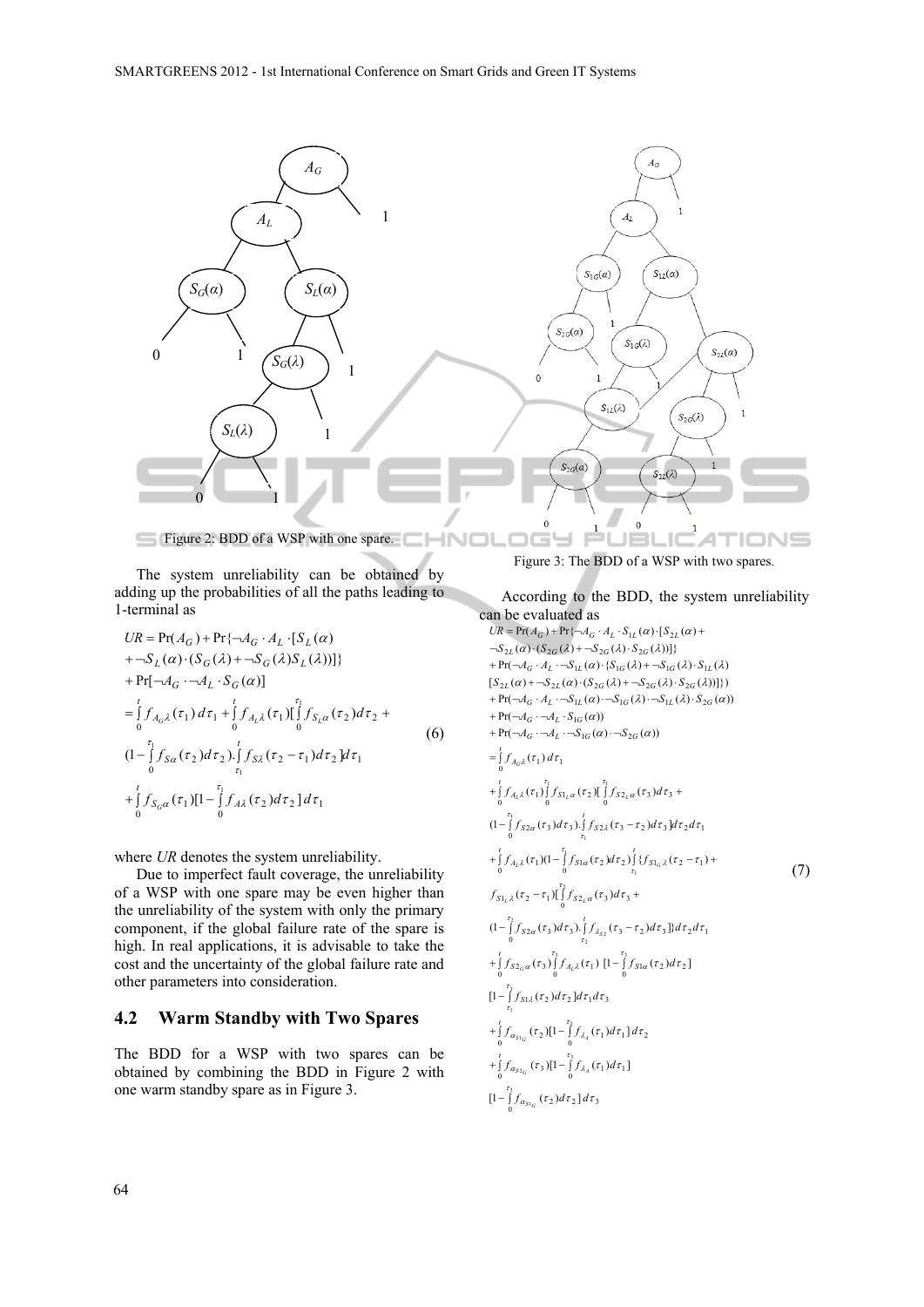Similarly the WSP with two spares does not necessarily have a lower unreliability than the WSP with only one spare or even no spare due to the propagation of global failure. An extreme case is that the primary is perfect and spare components only fail globally. Even in case when two spares are preferred, the system unreliability is influenced by the order of the two spares and the primary component. Parameters of component costs, failure time distributions, and global failure rate should be estimated. Sensitivity analysis is also required in real applications.

# **5 CONCLUSIONS**

This paper studies the reliability of a smart grid system with warm standby spares and the existence of imperfect fault coverage. For warm standby sparing, the standby units have different failure rates before and after they are used to replace the on-line faulty units. Furthermore a component failure may propagate through the grid system and cause the whole system to fail if the failure is uncovered. It is a challenging task to incorporate imperfect fault coverage into systems with warm standby spares. The existing approaches are restricted to special cases, such as assuming exponential failure distribution for all the system components or limiting the number of spares to be one. A BDDbased approach is proposed and procedures for BDD construction and system unreliability evaluation are presented and illustrated. It can work well for warm standby systems with *n*-spares having any arbitrary type of time-to-failure distributions.

# **REFERENCES**

- Amari, S. V., Dugan, J.B., Misra, R.B., 1999. A separable method for incorporating imperfect fault-coverage into combinatorial model. **IEEE** Transactions *Reliability* 48 (3), 267–274.
- Amari, S., Pham, H., Dill, G., 2004. Optimal design of kout-of-n: G subsystems subjected to imperfect faultcoverage. *IEEE Transactions on Reliability* 53, 567- 575.
- Aranya, C., Mariya, D., 2011. Control and Optimization Methods for Electric Smart Grids. Spinger-Verlag, New York.
- Arnold, T. F., 1973. The concept of coverage and its effect on the reliability model of a repairable system. *IEEE Transactions on Computers* 22 (3), 325–339.
- Bouricius, W. G., Carter, V., Schneider, P. R., 1969. Reliability modeling techniques for self-repairing

computer systems. *In Proceedings of the 24th National Conference*, 295-309.

- Bryant, R., 1986. Graph based algorithms for Boolean function manipulation. *IEEE Transactions on Computers* 35 (8), 677-691.
- Chang, Y. R., Amari, S. V., Kuo, S. Y., 2005. OBDDbased evaluation of reliability and importance measures for multistate systems subject to imperfect fault coverage. *IEEE Transactions on Dependable and Secure Computing* 2 (4), 336-347.
- Coll-Mayor, D., Picos, R., Garcia-Moreno, E., 2004. State of the art of the virtual utility: the smart distributed generation network. *International Journal of Energy Research* 28 (1), 65-80.
- Dobson, I., Carreras, B. A., Lynch, V. E., Newman, D.E., 2007. Complex systems analysis of series of blackouts: cascading failure, critical points, and selforganization. *Chaos* 17 (2), 026103.
- Hsu, Y., Lee, S., Ke, J., 2009. A repairable system with imperfect coverage and reboot: Bayesian and asymptotic estimation. *Mathematics and Computers in Simulation* 79 (7), 2227-2239.
- Iwayemi, A., Yi, P., Liu, P., Zhou, C., 2010. A perfect power demonstration system. *Innovative Smart Grids Technologies (ISGT) 2010*, 1-7.
- Ke, J., Huang, H., Lin, C., 2008a. A redundant repairable system with imperfect coverage and fuzzy parameters. *IEEE Transactions on Reliability* 57 (4), 595-606.
- Ke, J., Lee, S., Hsu,Y., 2008b. Bayesian analysis for a redundant repairable system with imperfect coverage. *Applied Mathematical Model*ling 32 (12), 2839-2850.
- Ke, J., Lee, S., Hsu, Y., 2008c. On a repairable system with detection, imperfect coverage and reboot: Bayesian approach. *Simulation Modelling Practice and Theory* 16 (3), 353-367.
- Ke,J., Su, Z., Wang, K., 2010. Simulation inferences for an availability system with general repair distribution and imperfect fault coverage. *Simulation Modelling Practice and Theory* 18 (3), 338-347.
- Lee, S., Kee, J., Hsu, Y., 2009. Bayesian assessing for a repairable system with standby imperfect switching and reboot delay. *International Journal of Systems Science* 40 (11), 1149-1159.
- Levitin, G., 2008. Optimal structure of multi-state systems with uncovered failures. *IEEE Transactions on Reliability* 57 (1), 140-148.
- Levitin, G., Ng, S. H., Peng, R., Xie, M., 2012. Reliability of systems subjected to imperfect fault coverage. Chapter 6 in Stochastic Reliability and Maintenance Modeling -Essays in Honor of Professor Shunji Osaki on his 70th Birthday (T. Dohi and T. Nakagawa, eds.), Springer. (to appear).
- Myers, A., 2008. Achievable limits on the reliability of kout-of-n: G systems subject to imperfect fault coverage. *IEEE Transactions on Reliability* 57 (2), 349-354.
- Peng, R., Levitin, G., Xie, M., Ng, S. H., 2011. Reliability modeling and optimization of multi-state systems with multi-fault coverage. To appear in MMR2011.
- Pepyne, D. L., 2007. Topology and cascading line outages